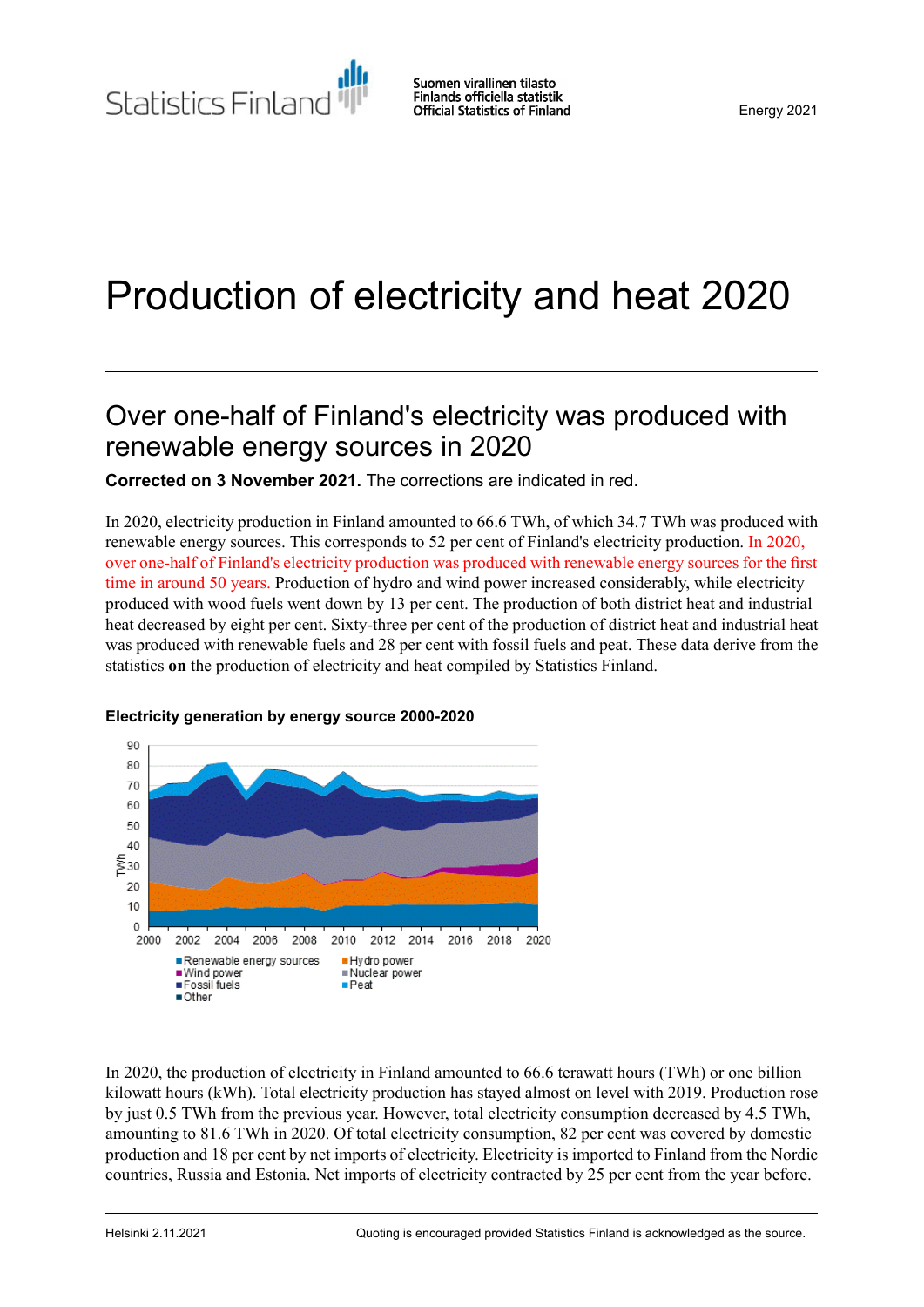In 2016 to 2019, net imports of electricity were at an exceptionally high level, when Finland's own electricity production covered under 80 per cent of consumption. In 2020, Finland's production covered 82 per cent of consumption.

Electricity produced with renewable energy sources totalled a record amount of 34.7 TWh.Renewable energy sources covered more than one-half of Finland's electricity production: 52 %. The growth was mainly caused by increased production of hydro power. Forty-five per cent of renewable electricity was produced with hydro power, 23 per cent with wind power and almost all the rest with wood-based fuels. Thirty-four per cent of electricity was produced with nuclear power, 14 per cent with fossil fuels and peat.

The share of hydro power in electricity production varies yearly according to the water situation. In 2020, electricity produced with hydro power amounted to 15.7 TWh, which is clearly more than in previous years. The same amount of electricity was produced with hydro power last in 2015 and 2016. In 2020, the share of renewable fuels in electricity production decreased by as much as 13 per cent from the year before. Despite this, the amount of electricity produced with renewable energy sources rose due to hydro power and wind power production. The amount of electricity produced with wind power increased by 32 per cent from the previous year and amounted to 7.9 TWh in 2020. In 2020, wind power accounted for 12 per cent of Finland's electricity. The production of solar electricity also grew considerably but its share of total electricity production is still marginal (0.3%).

The amount of electricity produced with fossil fuels decreased by 20 per cent and that of electricity produced with peat by 29 per cent from the previous year. The amount of electricity produced with hard coal decreased by as much as 44 per cent. The amount of electricity produced with natural gas increased slightly (3.6%).

In 2020, the production of electricity with renewable fuels amounted to 10.9 TWh, of which 6.0 TWh were produced with black liquor and 4.3 TWh with other wood-based fuels. Correspondingly, 9.3 TWh of electricity was produced with fossil fuels and peat, which is 2.6 TWh less than in 2019.

|                                    |         |        | Electricity, GWh District heat, GWh Industrial heat, GWh | Fuels used, TJ <sup>1)</sup> |
|------------------------------------|---------|--------|----------------------------------------------------------|------------------------------|
| Separate production of electricity |         |        |                                                          |                              |
| - Hydro power                      | 15 669  |        |                                                          |                              |
| - Wind power                       | 7938    |        |                                                          |                              |
| - Solar power                      | 218     |        |                                                          |                              |
| - Nuclear power                    | 22 3 54 |        |                                                          |                              |
| - Condensing power <sup>2)</sup>   | 2 3 1 1 |        | $\cdot$ .                                                | 26 967                       |
| - Total                            | 48 491  |        |                                                          | 26 967                       |
| Combined heat and power production | 18 105  | 19451  | 40 205                                                   | 345 833                      |
| Separate heat production           |         | 15 698 | 10 894                                                   | 94 242                       |
| <b>Total production</b>            | 66 596  | 35 148 | 51 099                                                   | 467 041                      |
| Net imports of electricity         | 14 977  |        |                                                          |                              |
| Total                              | 81 573  | 35 148 | 51 099                                                   | 467 041                      |

### **Electricity and heat production by production mode in 2020**

1) In calculating total primary energy used, hydro power, wind power, solar power and net imports of electricity are made commensurate with fuels according to directly obtained electricity (3.6 PJ/TWh). Total nuclear energy used is calculated at the efficiency ratio of 33 per cent from produced nuclear power (10.91 PJ/TWh).

2) Condensing power includes condensing power plants, shares of condensing electricity of combined heat and power production plants, and peak gas turbines and similar separate electricity production plants.

The production of district heat totalled 35.1 TWh in 2020, being close to eight per cent lower than in the previous year. The reason for the drop in the production of district heat was the exceptionally warm year and winter in 2020. The use of fossil fuels in the production of district heat decreased by 20 per cent and that of peat by 18 per cent from the previous year. The share of renewable fuelsin the production of district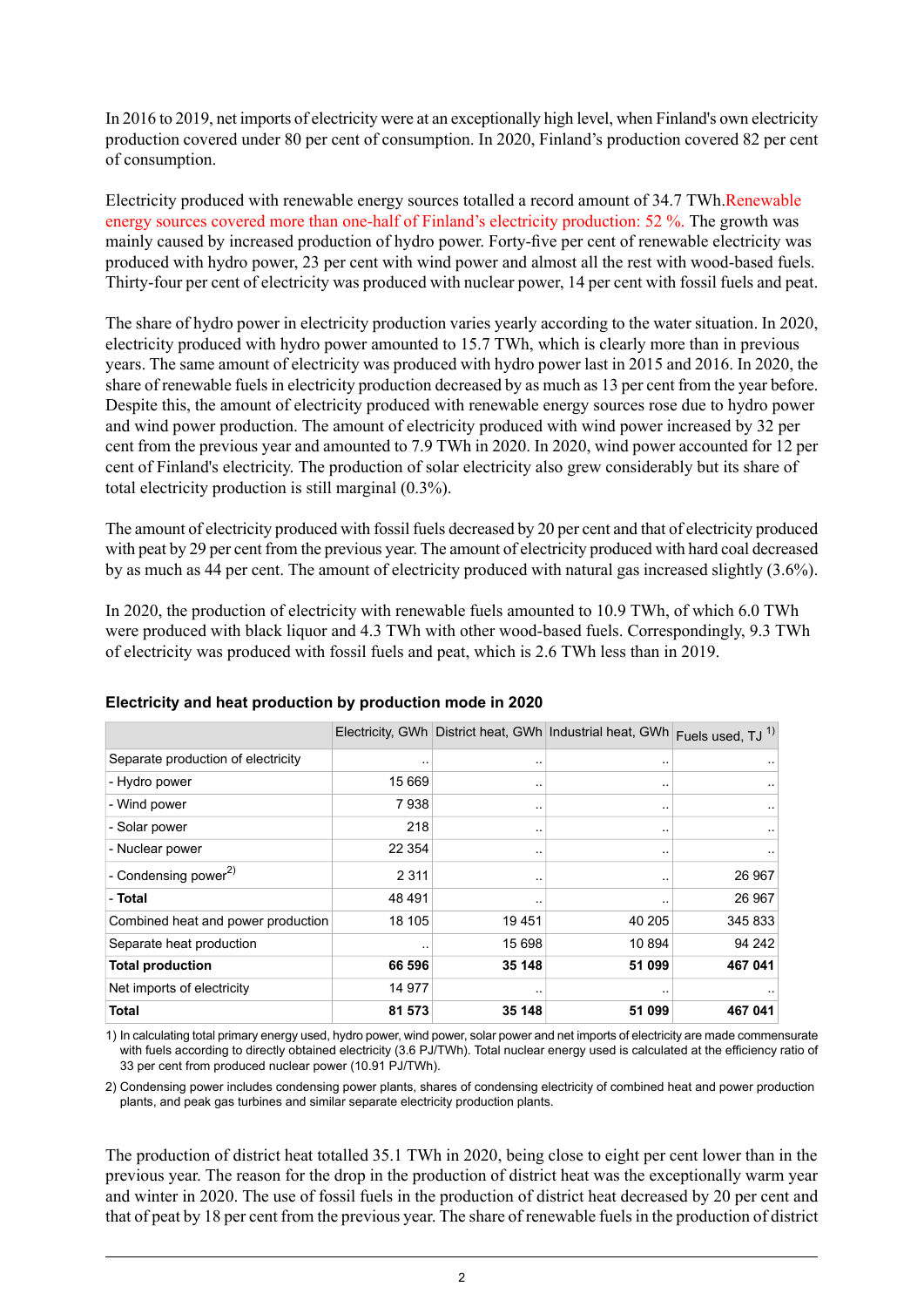heat remained almost unchanged from the year before. Forty-three per cent of district heat was produced with fossil fuels and peat and 44 per cent with renewable fuels. Most of district heat was produced with wood fuels (38%). The second largest energy source in district heat production was the other energy sources group (13.4%). As the largest group other energy sources include flue gas scrubbers and heat pumps. Utilisation of excess heat has grown clearly in recent years. Although the use of peat in the production of district heat decreased from the year before, it still retained its position as the third most important source of energy for district heat production; 13.2 per cent of district heat was produced with peat.

The production of industrial heat was 51.1 TWh in 2020. Production fell by nearly eight per cent from the previous year. The decline in the production of industrial heat was affected by the fallen production of the energy-intensive forest industry. Fifty-four per cent of heat produced for the needs of manufacturing comes from black liquor. In all, 77 per cent of the production of industrial heat was based on renewable fuels. One of the biggest users of industrial heat is the forest industry, which in its production uses its own fuels, like black liquor and other wood fuels. In the chemical, forest and metal industries, part of the use of heat is considered as direct fuel use in the statistics and is thus not visible in the production figures on industrial heat.



**District heat and industrial heat production by fuels 2000-2020**

The statistics on the production of electricity and heat cover the entire production of electricity connected to the grid. The statistics also include the production of solar electricity and small CHP, which are systems partly outside the grid. From 2015 onwards, the statistics also cover small heat plants, that is, nearly all production of district heat. The statistics do not cover all industrial heat and producers of so-called local heating.

Links:

Statistics Finland's inquiry on [production](http://www.stat.fi/keruu/ene/) of heat

Finnish Energy's statistics <https://energia.fi/en/statistics>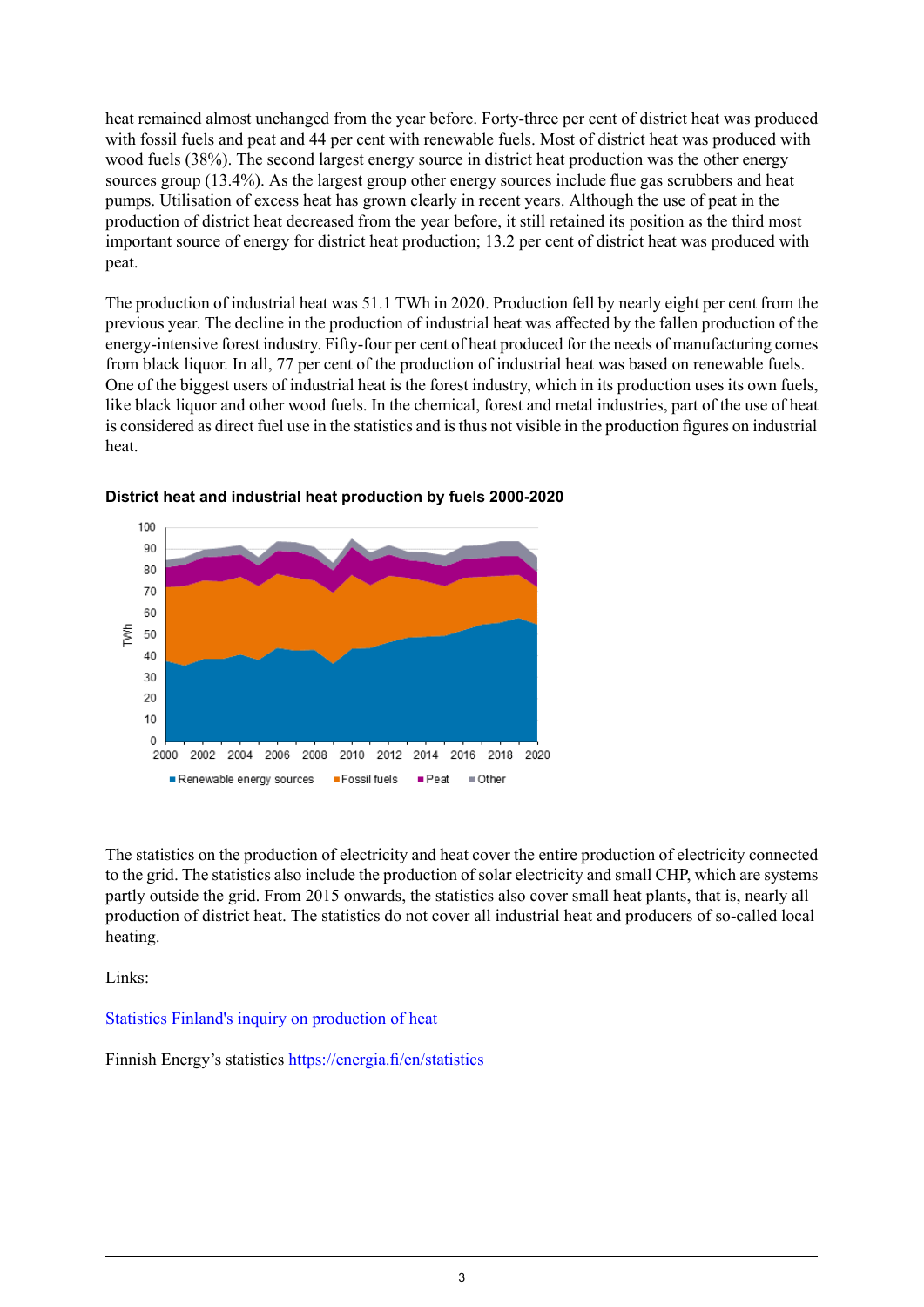# **Contents**

### **Tables**

| <b>Appendix tables</b> |  |
|------------------------|--|
|                        |  |

### Figures

### **Appendix figures**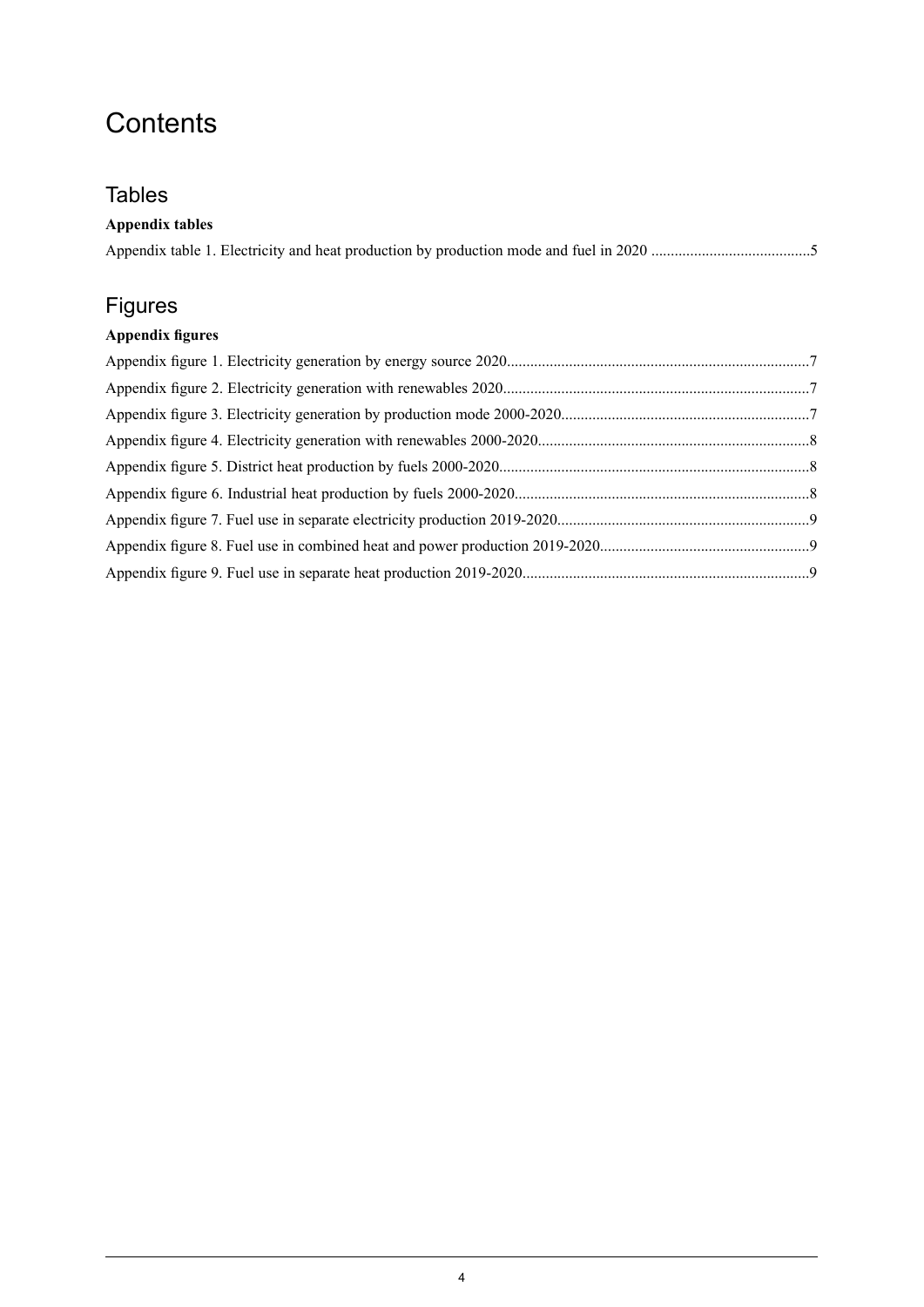# Appendix tables

### <span id="page-4-0"></span>**Appendix table 1. Electricity and heat production by production mode and fuel in 2020**

|                               |                                    | Electricity,<br>GWh  | District heat,<br>GWh | GWh       | Industrial heat, Fuels used, GWh Fuels used, TJ |         |
|-------------------------------|------------------------------------|----------------------|-----------------------|-----------|-------------------------------------------------|---------|
| Condensing Oil                |                                    | 60                   |                       |           | 223                                             | 802     |
| power<br>production           | Hard coal                          | 364                  |                       |           | 1 0 9 9                                         | 3957    |
| 1)                            | Natural gas                        | 123                  |                       |           | 316                                             | 1 1 3 9 |
|                               | Other fossil <sup>2)3)</sup>       | 459                  | ٠.                    | $\ddotsc$ | 1 3 2 6                                         | 4773    |
|                               | Peat                               | 234                  |                       | $\ddotsc$ | 767                                             | 2762    |
|                               | <b>Black liquor</b>                | 613                  | $\ddotsc$             | $\cdot$ . | 2075                                            | 7469    |
|                               | Other wood fuels                   | 379                  |                       | $\cdot$ . | 1 2 6 1                                         | 4 5 4 0 |
|                               | Other renewables <sup>2)4)</sup>   | 50                   |                       |           | 165                                             | 593     |
|                               | Other energy sources <sup>5)</sup> | 29                   | $\ddotsc$             | $\ddotsc$ | 258                                             | 930     |
|                               | <b>Total</b>                       | 2 3 1 1              | ٠.                    |           | 7491                                            | 26 967  |
| Combined                      | Oil                                | 114                  | 139                   | 324       | 730                                             | 2630    |
| heat and<br>power             | Hard coal                          | 1939                 | 3723                  | 415       | 6879                                            | 24 763  |
| production                    | Natural gas                        | 3778                 | 3 0 3 3               | 2 3 4 2   | 10 487                                          | 37 754  |
| 6)                            | Other fossil <sup>2)3)</sup>       | 440                  | 1 0 5 1               | 426       | 2595                                            | 9 3 4 1 |
|                               | Peat                               | 1763                 | 3 2 8 0               | 1843      | 8 3 1 2                                         | 29 9 23 |
|                               | <b>Black liquor</b>                | 5408                 | 179                   | 26 7 26   | 41 116                                          | 148 017 |
|                               | Other wood fuels                   | 3 9 0 2              | 6861                  | 6900      | 21 609                                          | 77 791  |
|                               | Other renewables <sup>2)4)</sup>   | 568                  | 1073                  | 533       | 2898                                            | 10 4 34 |
|                               | Other energy sources <sup>5)</sup> | 192                  | 111                   | 697       | 1439                                            | 5 1 8 0 |
|                               | <b>Total</b>                       | 18 105               | 19 451                | 40 205    | 96 065                                          | 345 833 |
| Separate                      | Oil                                |                      | 377                   | 1687      | 2911                                            | 10 479  |
| production<br>of heat $^{7)}$ | Hard coal                          | $\ddotsc$            | 491                   | 32        | 576                                             | 2072    |
|                               | Natural gas                        | $\ddot{\phantom{a}}$ | 1 3 0 2               | 1 2 2 3   | 2845                                            | 10 24 2 |
|                               | Other fossil <sup>2)3)</sup>       |                      | 397                   | 278       | 817                                             | 2942    |
|                               | Peat                               | $\ddot{\phantom{a}}$ | 1 3 4 6               | 672       | 2 3 9 1                                         | 8608    |
|                               | <b>Black liquor</b>                | $\ddotsc$            | 16                    | 640       | 735                                             | 2 646   |
|                               | Other wood fuels                   |                      | 6508                  | 4 2 3 8   | 12738                                           | 45 857  |
|                               | Other renewables <sup>2)4)</sup>   |                      | 662                   | 406       | 1 2 8 2                                         | 4617    |
|                               | Other energy sources <sup>5)</sup> |                      | 4598                  | 1717      | 1883                                            | 6778    |
|                               | of which flue gas scrubber         |                      | 3 1 0 9               | 628       |                                                 |         |
|                               | <b>Total</b>                       |                      | 15 698                | 10894     | 26 178                                          | 94 242  |
| <b>Total</b>                  | Oil                                | 174                  | 517                   | 2 0 1 1   | 3864                                            | 13 911  |
|                               | Hard coal                          | 2 3 0 3              | 4 2 1 4               | 446       | 8 5 5 3                                         | 30 792  |
|                               | Natural gas                        | 3 9 0 1              | 4 3 3 5               | 3565      | 13 649                                          | 49 136  |
|                               | Other fossil <sup>2)3)</sup>       | 899                  | 1448                  | 705       | 4738                                            | 17 056  |
|                               | Peat                               | 1998                 | 4 6 2 6               | 2515      | 11 470                                          | 41 293  |
|                               | <b>Black liquor</b>                | 6 0 21               | 195                   | 27 366    | 43 926                                          | 158 132 |
|                               | Other wood fuels                   | 4 2 8 0              | 13 3 69               | 11 138    | 35 608                                          | 128 189 |
|                               | Other renewables <sup>2)4)</sup>   | 618                  | 1735                  | 939       | 4 3 4 5                                         | 15 643  |
|                               | Other energy sources <sup>5)</sup> | 221                  | 4709                  | 2414      | 3580                                            | 12888   |
|                               | <b>Total</b>                       | 20 416               | 35 148                | 51 099    | 129 734                                         | 467 041 |

1) Condensate parts produced in connection with combined heat and power production were calculated with condensing power.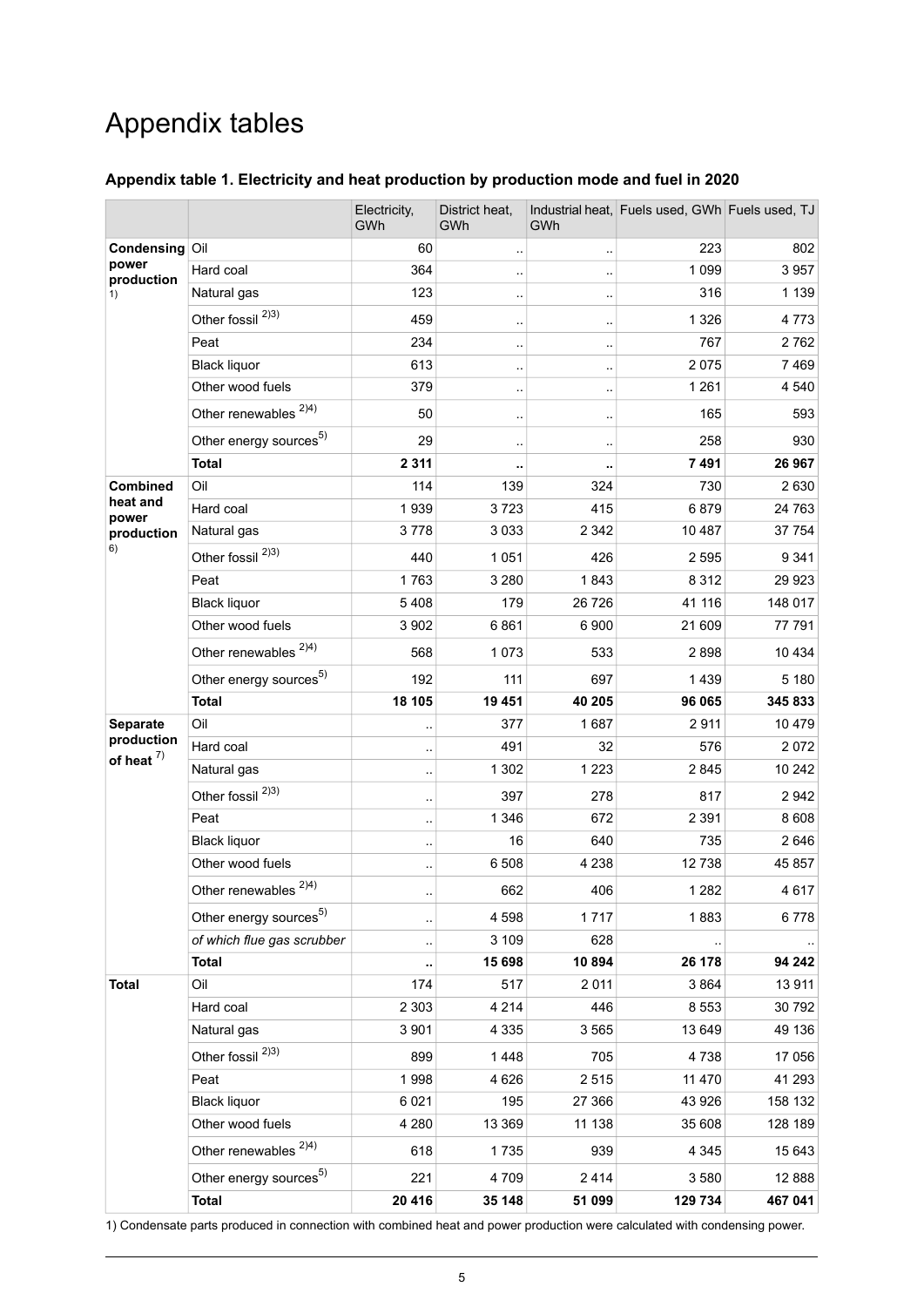- Mixed fuels (such as recycled fuel) are divided into renewable and fossil fuels in ratio to the fossil and biodegradable coal contained 2) in them.
- Other fossil fuels include blast furnace gas and coke oven gas and coke, and plastics fuels and other waste fuels and the fossil 3) part of mixed fuels.
- 4) Other renewable fuels comprise the bio part of mixed fuels and biogas.
- 5) Other energy sources include hydrogen, electricity, and reaction and secondary heat of industry.
- 6) Combined heat and power production includes pure combined production.
- 7) Reduction heat produced in connection with condensate production and combined heat and power production were calculated in separate production of heat.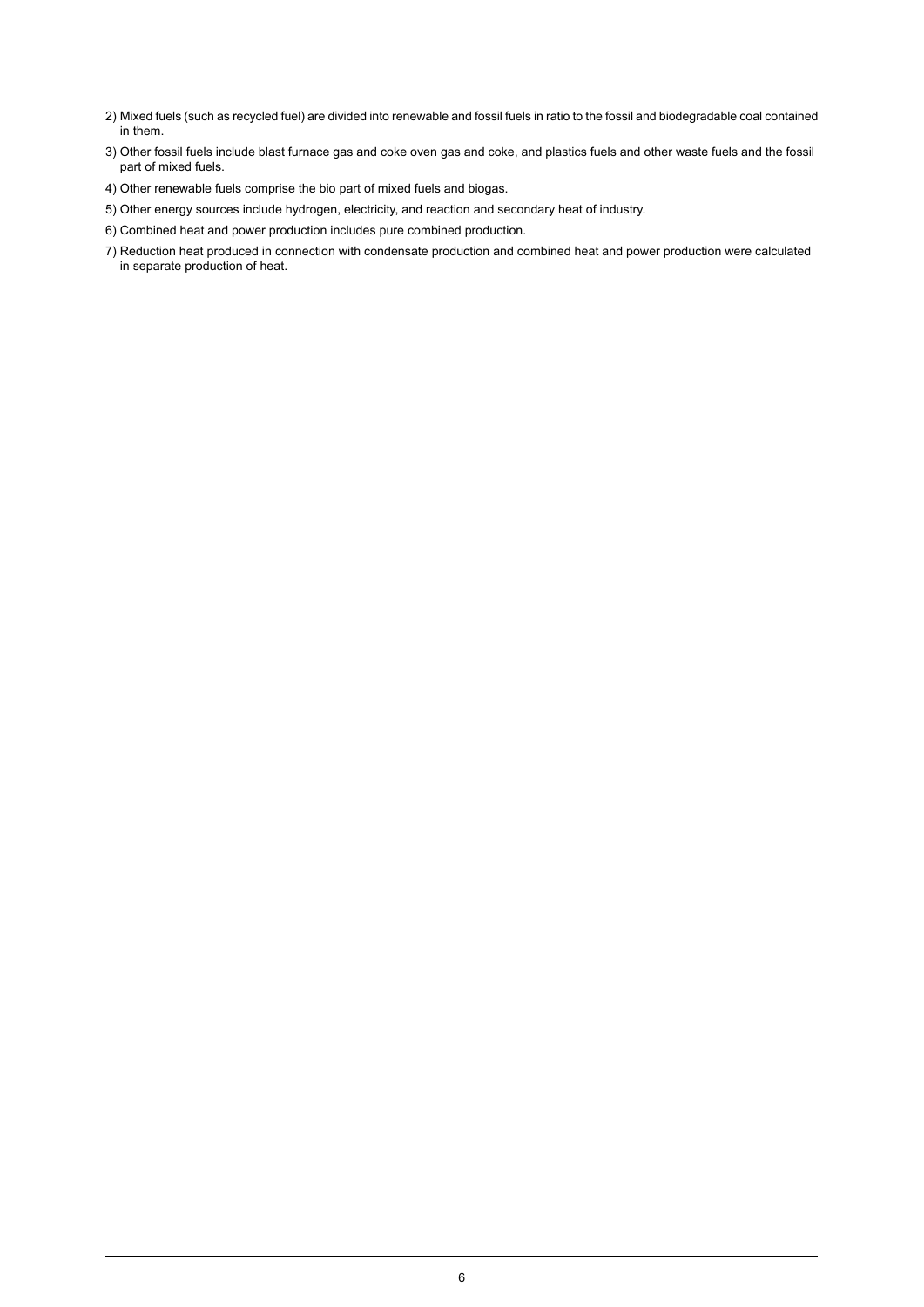## Appendix figures



#### <span id="page-6-0"></span>**Appendix figure 1. Electricity generation by energy source 2020**

<span id="page-6-1"></span>



<span id="page-6-2"></span>Hydro power . Black liquor . Wind power . Other wood fuels . Other renewables



**Appendix figure 3. Electricity generation by production mode 2000-2020**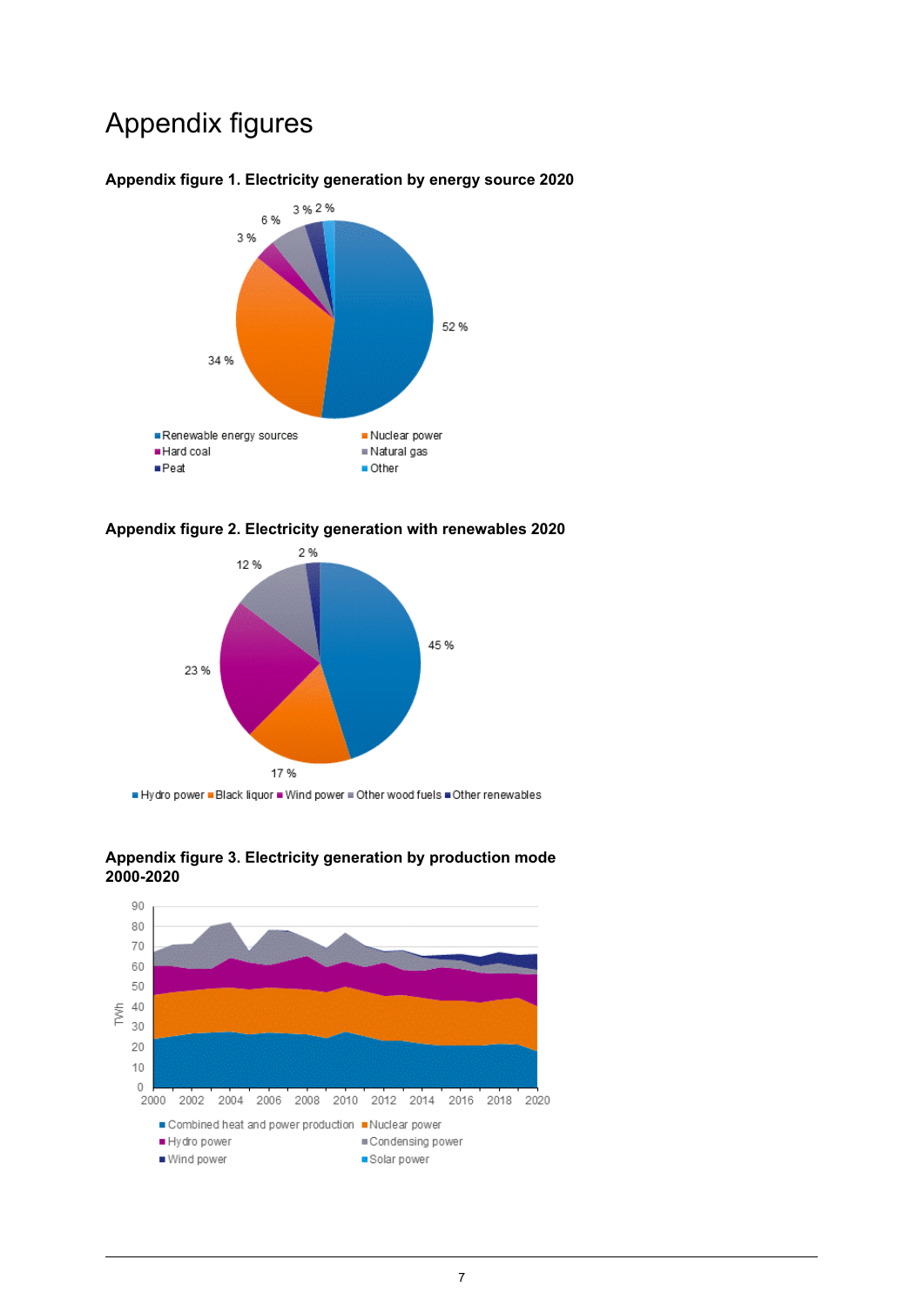

<span id="page-7-0"></span>

<span id="page-7-1"></span>





20  $10$ 

<span id="page-7-2"></span>**Appendix figure 6. Industrial heat production by fuels 2000-2020**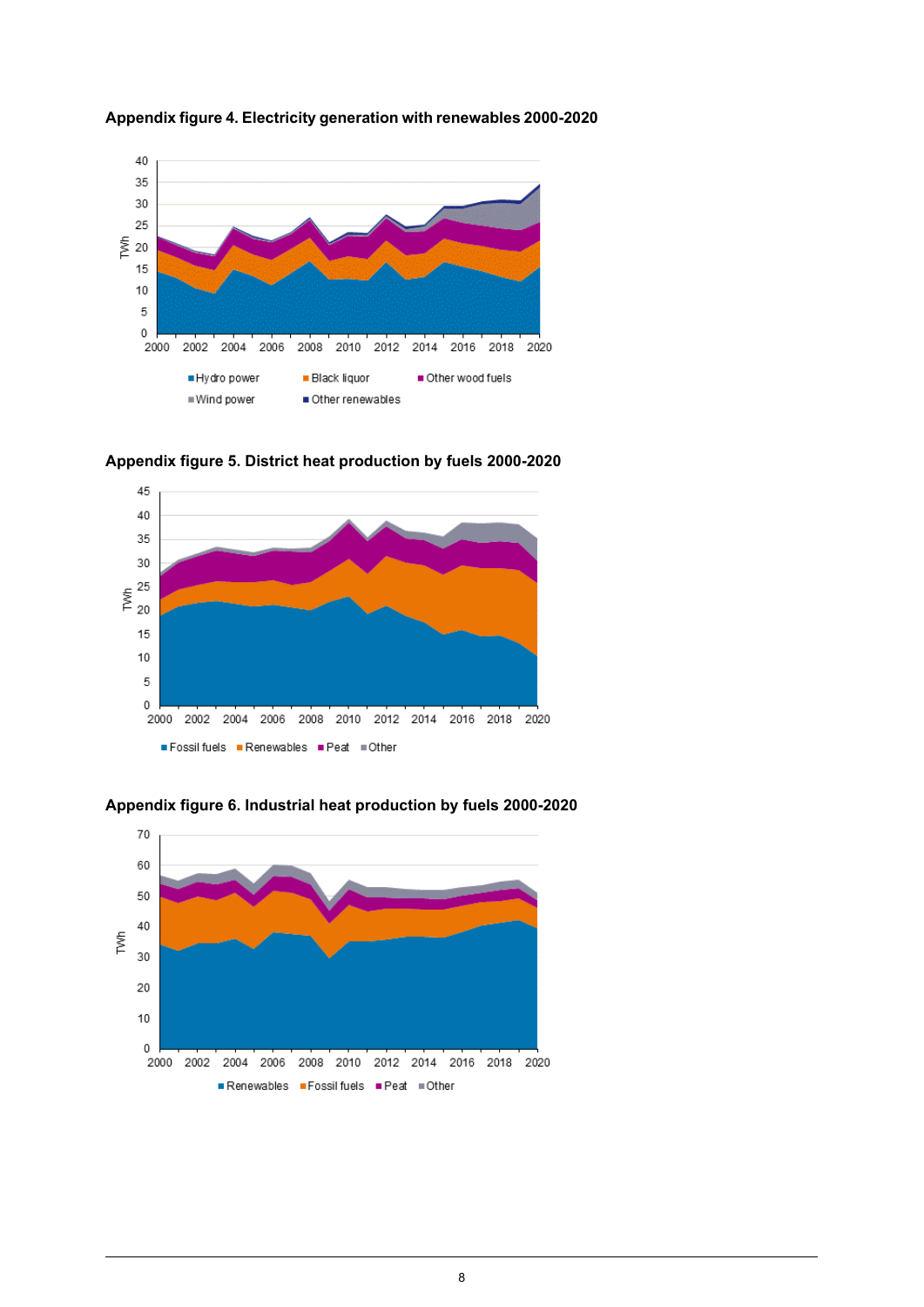#### <span id="page-8-0"></span>**Appendix figure 7. Fuel use in separate electricity production 2019-2020**



#### <span id="page-8-1"></span>**Appendix figure 8. Fuel use in combined heat and power production 2019-2020**





<span id="page-8-2"></span>**Appendix figure 9. Fuel use in separate heat production 2019-2020**